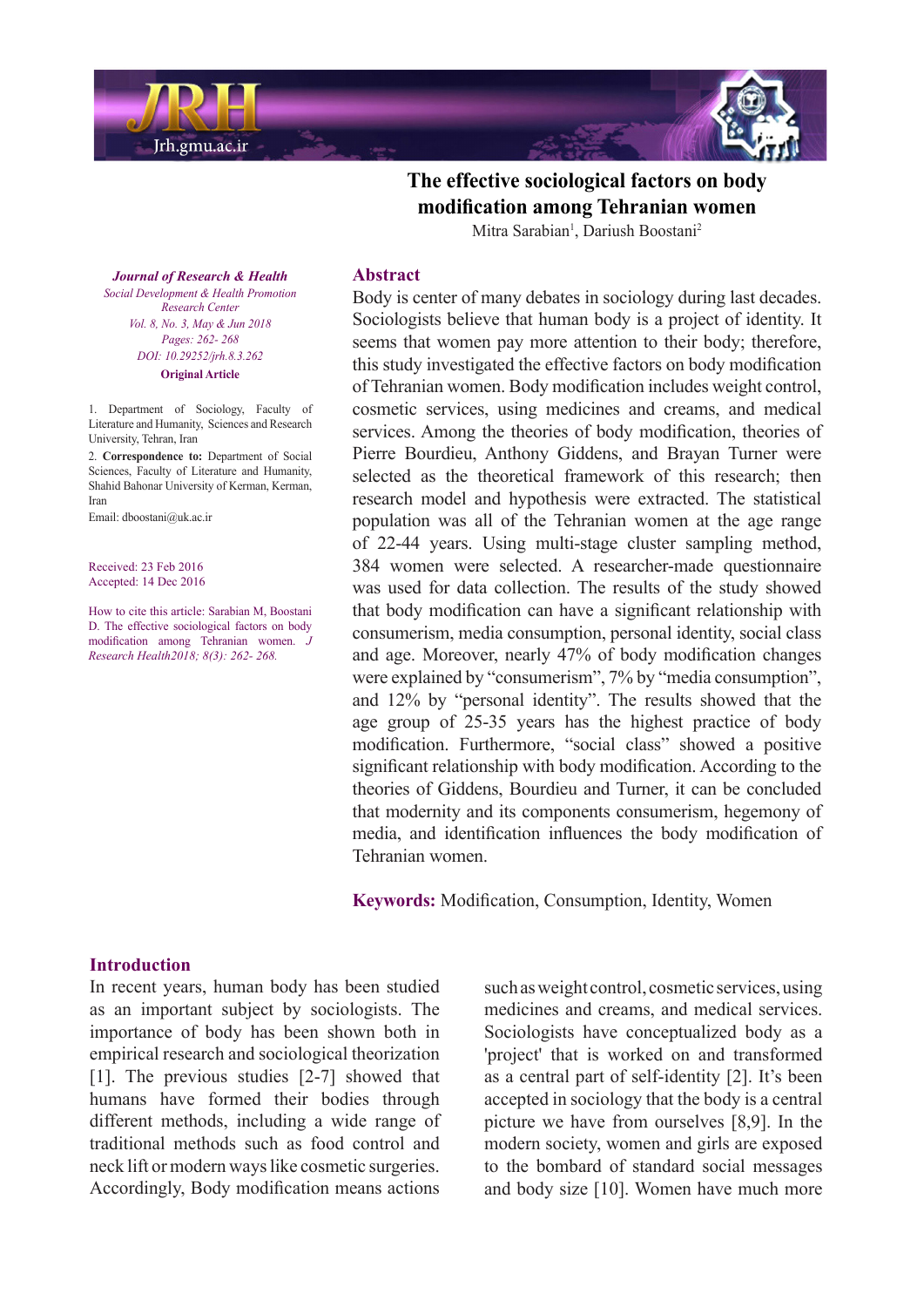dissatisfaction with body than men. This is because of normative pressure and object-like outlook on body in consuming and capitalist societies. Women are often the subject of gazing. So, they go on a regime or do a plastic surgery or experience nutritive disorders with a higher probability  $[11]$ .

There are some factors showing the necessity and significance of a research, including its scientific problem, its relation to a big or influential population and filling the gap of previous studies [12]. Over-sensitivity to body and its appearance has led to problems such as nourishment disorder, confidence decrease, thinness, physical injuries, etc. [13]. This sensitivity is higher in women and young girls in comparison to men  $[8, 13-19]$ .

The results of Swami's [20] study demonstrated a meaningful difference between beauty ideals and body dissatisfaction in different regions. Age, body mass index, and western media predicted the ideal weight. Tiggemann and Ruutel [14] found that women under less influence of Western-American culture (Estonia) experience less body dissatisfaction. Moreover, gender differences were observed in these two countries and women experienced more body dissatisfaction and desired to lose weight. Study of Rezaei et al., [21] indicated a meaningful relationship between body management and factors such as consumerism, social pressure, and media consumption. Zokai et al., [19] indicated that selecting the surgery has been an attempt at reaching individual satisfaction.

Previous studies indicated that media consumption, socio-economic class, gaining status features and confidence, and the effect of international cultural pressures through mass media are among the special values of the forms and sizes of the ideal body which are effective on the behavior of people. The role of media in inspiring the ideal image of the body and the tendency to correct and manipulate attitude and its relationship with nutritive disorders and social pressures are effective on individuals' tendency to reach the specified standards.

Measuring body modification is important practically and theoretically. The present study is also practical and through understanding effective variables on body modification, the results can be used in policy making and planning for mass media and advertisement for these products to improve the status quo and help resolving the current and future problems.

According to the theoretical discussion of the study, the theoretical framework of this study has been drawn based on the theories of Pierre Bourdieu, Anthony Giddens, and Bryan Turner.

According to Bourdieu [22], the people's appearance shows their social position more than their personal character; also personality and clothing are not separated from each other and people's clothing have been considered as an indication of their social class or professional character. In our time, fashions and clothing modes have been under the influence of pressure groups, advertisements, socio-economic factors, and the other factors that promote mandatory standards more than the individual differences. One of the most important factors in today's life style is perhaps the influence of mass media, especially TV (Television) [22]. Capitalism based on consumption, with efforts to equalizing the consumption and shape the tastes of the people through advertising, plays a key role in promoting self-infatuation. The idea of creation of a well-trained community has been finished against waves of pervasive consumerism since a long time ago. Under the consuming-conditions, the society is dominated by appearances [22].

Pierre Bourdieu considers the physical capital as one of the cultural sub-capital, and a type of cultural source which has been invested into the body [23]. He believes that the physical capital in the social shaping of the body using the activities is in accordance with individuals' class position and considers the relationship between everyone and his body as one of the fundamental aspects of the class character [23].

Turner [24] believes that project of the body is a lifelong project that may have a need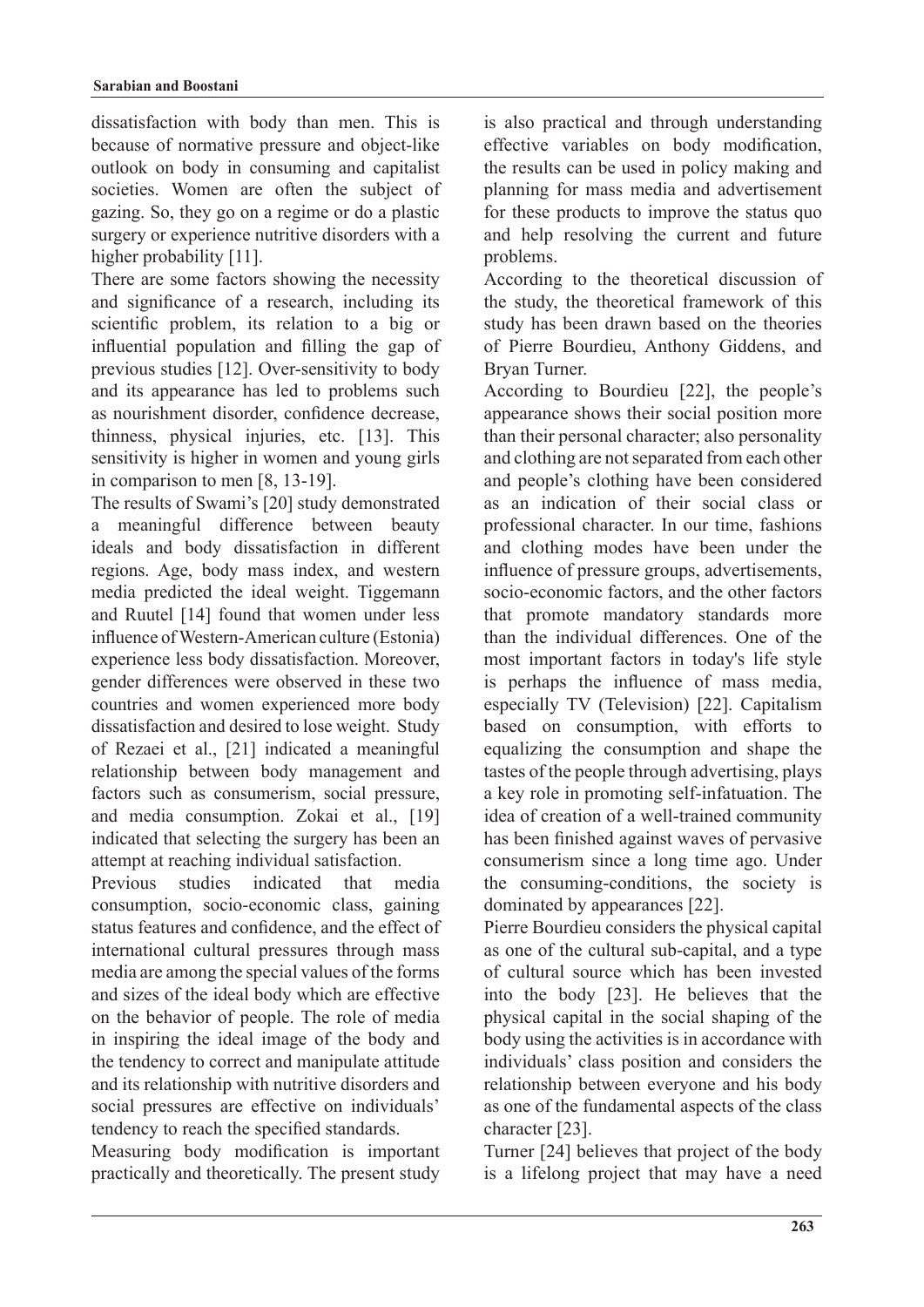to be managed and maintained. Focus on maintenance and "body project" in the Western interpretation (post-modernity) at the time of mass consumption. He considers the body as a project which has become a permanent process that is considered to be a flexible entity; and constantly being renovated. Turner [25] believes that the contemporary scientific interest should be regarded as a response to fundamental changes in the relationship between the body and economy, simulation technology, and society. Scientific advances, especially reproductive technologies and therapeutic simulations have encountered the body with some problems. The emphasis on consumerism has caused more attention to pleasure as a result of changes in the perception of the body. He believes that the contemporary anxiety about diet and obesity on the body lead to development of the rational accounts on body and application of knowledge in the social system of control  $[25]$ . Turner  $[25]$ believes that the idea of creating a body has been appeared by medical technology providing plastic surgery, cosmetic, dentistry, etc.

Measuring body modification is important both practically and theoretically. The present study is also practical and through understanding effective variables on body modification. Factors that indicate necessity of this research were as follows: studying the women as half of the population of the society; high sensitivity of body among women than men; the relevance of body modification strategies to the health practices; the absence of independent variable such as personal identity in previous studies. and non-consideration of social class as a multidimensional variable in literature

The results of current research can be used in policy making and planning for mass media and advertisement to improve the status quo and help resolving the current and future problems. This study was attempted to primarily investigate the role of economic, cultural, and social factors on body modification and secondly to explore its effective factors on such behavioral, consuming choice, increasing emphasis on diets and the responsibility for body fitness among Tehranian women.

## **Method**

The present study was a quantitative study utilizing survey method. A closed question aire was applied for data collection. The modifying variables mentioned on the questionnaire were of two kinds: dependent variable included weight control, cosmetic services, using medicines, creams, and medical-cosmetic-services and independent variables consisted of age(three age group), consumerism; social class (three categories), media consumption, and personal identity.

The study population were all 20-40 years old women in Tehran  $(N=1,838,455)$  in 2014. Since the framework of sampling was not specified and statistical population was to some extent heterogeneous, multi-stage cluster sampling was used. Accordingly, 22 areas were divided into low, mid, and high class based on socio-economic situations. Then 10 areas were selected from these three main areas which were  $1,2,3,4,5,6,12$ ,  $26,27,28$ . In this sampling, first a sample is selected among the areas followed by sampling from big areas. Then, some areas are sampled from smaller ones. Finally, the families and their members are selected [29]. The sample size was estimated 384 women Lin [30] table regarding  $50\%$  parameter,  $95\%$ confidence level, and 5% error level.

Numerous theoretical studies have been done for designing this questionnaire and gaining construct validity. The face validity of this questionnaire has been verified by experts. To consider the face validity, the questionnaire was piloted to compensate for the problems such as ambiguity, inappropriate order and lengthiness of the questionnaire. Ten experts from sociology department were asked about the probable problems of each scale.

The Cronbach' alpha coefficients were higher than  $0.70$  (Body modification =  $0.93$ ; Consumerism =  $0.92$ ; personal identity =  $0.70$ ; median consumption =  $0.70$  indicating the reliability of the scales  $(n=35)$ .

The data were analyzed using SPSS-16 and runningdescriptive and inferential statistics. The significant level was set as  $0.05$  in inferential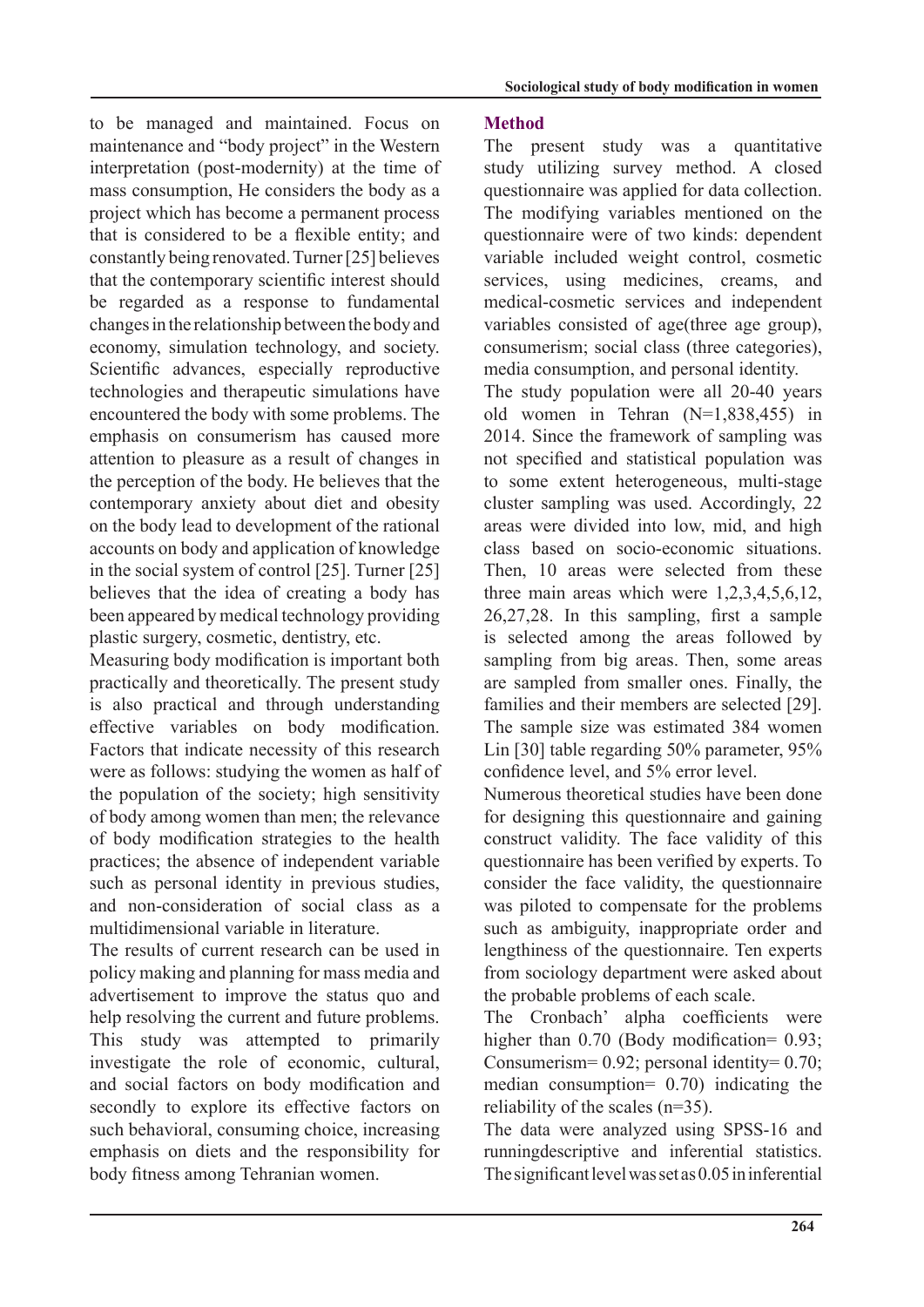statistics. The techniques were selected based on the level of variable measurement

## **Results**

Hypothesis 1: There is a signification relationship between consumerism and body modification. To probe the relationship between consumerism and body modification, linear

**Table 1** Consumerism and body modification

regression was run.

As shown in Table 1, there is a relationship between consumerism and body modification regarding coefficient of correlation  $(0.68)$ . Based on determination coefficient which is  $R<sup>2</sup>=0.47$ , it can be said that nearly 47% of body modification changes is explained by .consumerism

body modification. Coefficient of correlation between them is  $0.27$  and considering determination coefficient which is  $R^2=0.07$ , it can be said that nearly 7% of body modification changes is explained by media consumption.

| Statistics model | Regression<br>coefficient |       | Standard error Standardized beta |        | Sig   |
|------------------|---------------------------|-------|----------------------------------|--------|-------|
| Constant         | 33.257                    | 3.086 | $\overline{\phantom{0}}$         | 10.776 | 0.001 |
| Consumerism      | 1817                      | 0.099 | 0.683                            | 18 292 | 0.001 |

Hypothesis 2: There is a significant relationship between media consumption and body .modification

As it is clear from Table 2, there is a relationship between media consumption and

Table 2 Media consumption and body modification

| <b>able 2</b> Media consumption and body modification |                           |                   |                          |        |       |  |
|-------------------------------------------------------|---------------------------|-------------------|--------------------------|--------|-------|--|
| Statistics model                                      | Regression<br>coefficient | Standard<br>error | Standardized<br>Beta     | т      | Sig   |  |
| Constant                                              | 56 449                    | 5.575             | $\overline{\phantom{a}}$ | 10.122 | 0.001 |  |
| Media consumption                                     | 1.769                     | 0.314             | 0.272                    | 6315.  | 0.001 |  |

As shown in the Table 3, there is a relationship between personal identity and body modification. Coefficient of correlation between them was  $0.34$  and regarding

determination coefficient which is  $R^2=0.12$ , it can be said that nearly  $12\%$  of body modification changes is explained by personal identity.

**Table 3** Personal identity and body modification

| Statistics model  | Regression<br>coefficient | Standard error | Standardized Beta |       | Sig   |
|-------------------|---------------------------|----------------|-------------------|-------|-------|
| Constant          | 19926.                    | 8.482          | -                 | 3.089 | 0.002 |
| Personal identity | 4401.                     | 1990.          | 3480.             | 2517  | 0.001 |

Hypothesis 4: There is a significant relationship between social class and body .modification

The results of Chi-showed a significant relationship between social class and body Tau-c correlation (tau-c= $0.29$ ) showed a weak modification ( $p=46.85$ ). The result of Kendallrelationship between the social class and body modification. So, it can be said that in higher social class, body modification increases slightly.

Hypothesis 3: There is a significant relationship between personal identity and body modification.

Hypothesis 5: There is a significant relationship between age and body modification.

The result of ANOVA test demonstrated a significant difference between attitude and body modification across different ages. Moreover, the results of Tuckey test indicated that mean score of the group aged 25-35 had significant difference with the other age groups.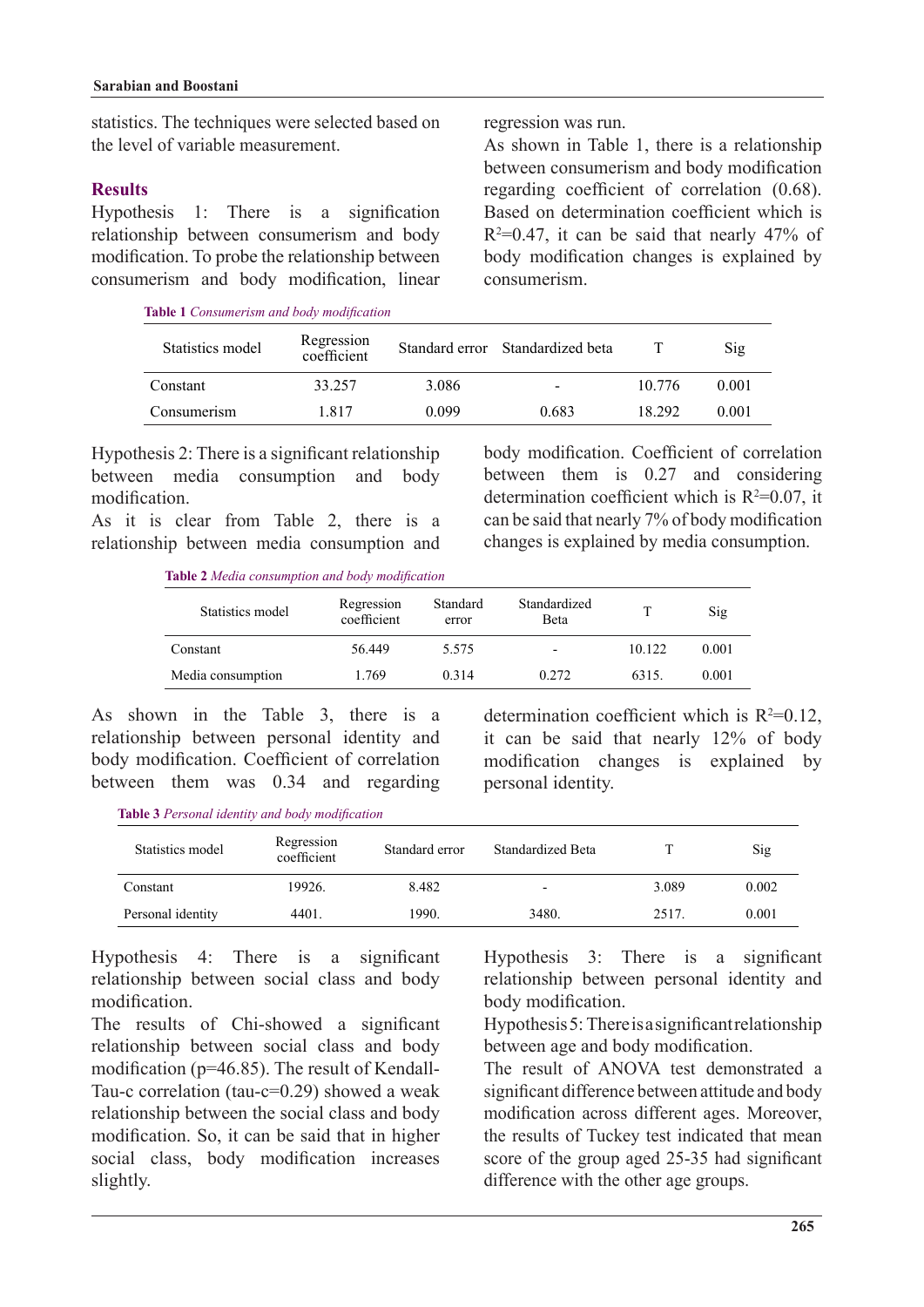|       | Social class                                 | High  | Mid          | Low   |
|-------|----------------------------------------------|-------|--------------|-------|
|       | Bodymodification                             |       |              |       |
| Low   | F                                            | 12    | 52           | 21    |
|       | $\frac{0}{0}$                                | 13.04 | 21.67        | 40.38 |
| Mid   | F                                            | 38    | 135          | 27    |
|       | $\frac{0}{0}$                                | 41.3  | 56.25        | 51.92 |
| High  | F                                            | 42    | 53           | 4     |
|       | $\frac{0}{0}$                                | 45.65 | 22.08        | 7.69  |
| Total | F                                            | 92    | 240          | 52    |
|       | $\frac{0}{0}$                                | 100   | 100          | 100   |
|       | Chi Square- 64.86<br>Kendall tau- $C = .293$ |       | $Sig= 0.001$ |       |

#### **Table** 5 *Age and body modification*

| Variable          |              |     |       |           | Mean square      |              |      |       |
|-------------------|--------------|-----|-------|-----------|------------------|--------------|------|-------|
|                   | Age          | F   | Mean  | <b>SD</b> | Between<br>group | Within group | F    | Sig   |
| Body modification | Less than 25 | 82  | 85.30 | 21.71     |                  |              |      |       |
|                   | $25-35$ year | 182 | 91.02 | 26.14     | 2895.104         | 609.583      | 4.75 | 0.009 |
|                   | More than 35 | 120 | 82.33 | 24.30     |                  |              |      |       |

### **Discussion**

According to Giddens, Turner, and Bourdieu, it can be said that the opportunities for changing the body in consuming culture are abundant and consumption culture has changed the body project into an activity among all members of society. The opportunity given to individuals by media has provided new opportunities for people's socio-economic status. According to the results of this study, consumerism, personal identity, and media explained  $46\%$ ,  $12\%$ , and 7% of the changes of body modification, respectively. The higher the social class, the more body modification was done. Moreover. most of body modifications were done in the group aged 25-35 years old.

The results revealed a relationship between body modification and consumerism concerning coefficients of correlation  $(0.68)$ and consumerism explained 46% of body modification changes. In other words, consumerism was in relationship with fashion and people try to appropriate their body with the fashions.

The opportunities for manipulating the body in consumerism are abundant which can led to disappearance of natural understanding of the body  $[32]$ . Rezaei et al.,  $[21]$  and Luo  $[6]$ also showed significant relationships between the body management and consumption.

Our second hypothesis on the relationship between body modification and media consumption was accepted with respect to obtained correlation coefficient  $(0.22)$ . The media consumption explained  $7%$  of the changes of body modification indicating that media such as satellite, TV, and magazines had a significant role in body modification.

Through globalization of mass media, the performance of different organizations in various fields are believed to open new choices for people. The sticking effect of TV and newspapers by juxtaposing various opportunities and states create special forms and symbols insinuating new choices [22]. Rezaei  $[21]$  and Swami  $[20]$  indicated a significant relationship between media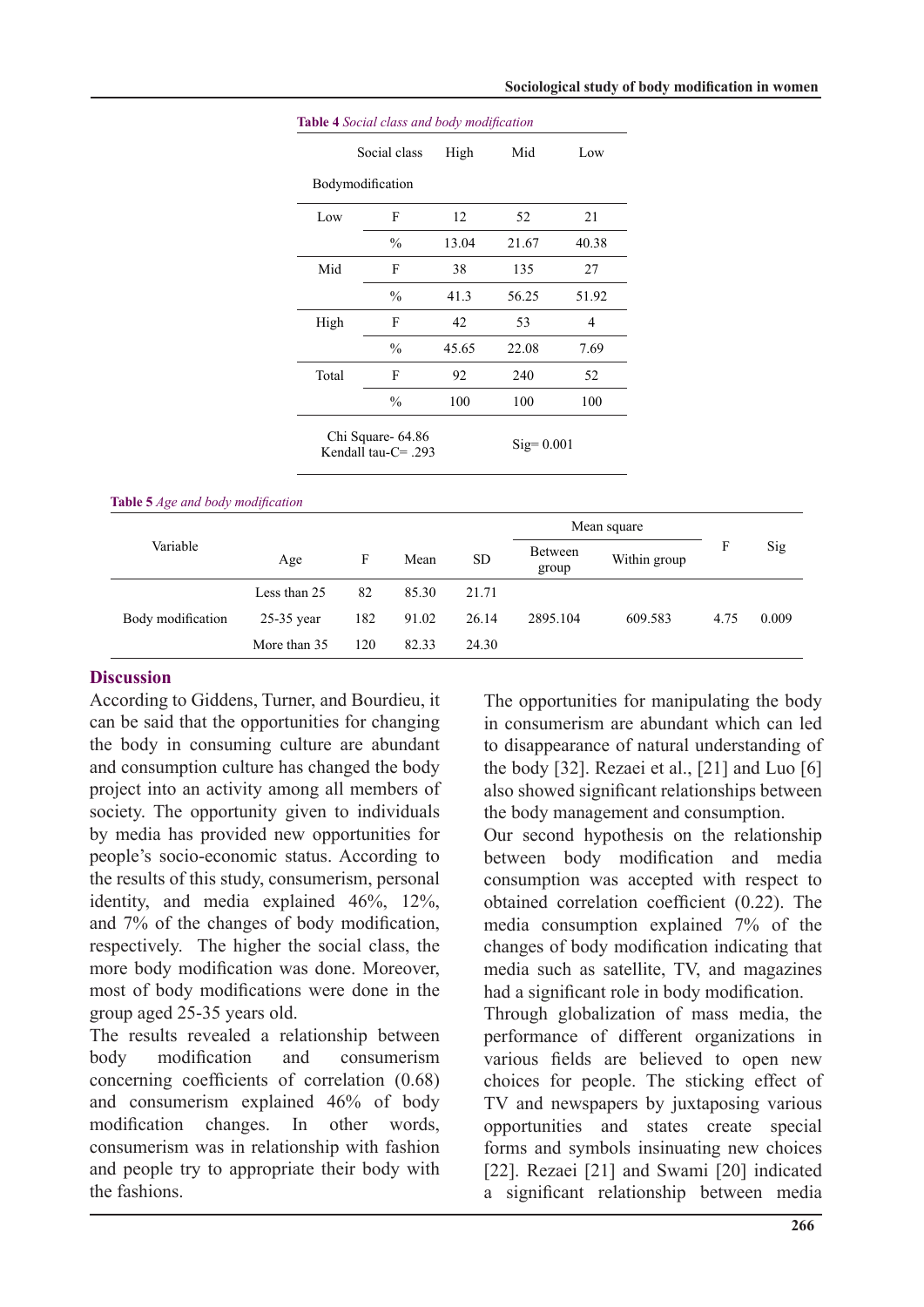consumption and body management that is consistent with our findings.

The third hypothesis on a significant relationship between body modification and personal identity was also supported by achieving correlation coefficient of 0.348. Personal identity explained about 12% of body modification changes.

Giddens [32] noted the experience of people about the concept of the "self" and "identity" in the modern era. He believes that the "self" and "body" are under the influence of the modern era which is distinguished by specifying the reflexivity in traditional society. He believes that the people in this era are reflexive about their social system, their life conditions, their future and the self which is culminated in changing their environment

The fourth hypothesis on the relationship between body modification and social class was also supported showing a weak strength of relationship. The higher the social class, , the body modification was more. In fact, those with higher social class possess more opportunities for body modification because consumption opportunities are not given to individuals equally and depends on socio-<br>economic-capital.

Bourdieu [23] believes that the social context of all reactions is the system of interests and preferences which forms the behavior of a class and considered everybody's relation with his/her body as a fundamental dimension of class system. So, one side is the instrumental relationship with the body shown by labor class in all behaviors and the other side is the tendency of high social class considering body as an innate goal  $[23]$ . Similarly, Swami $[20]$ indicated that social class is accompanied with high dissatisfaction with body and the tendency to thinness

The last research hypothesis was on a significant relationship between different ages and body modification. Tuckey post-hoc test showed that the highest and lowest body modification happened in 25-35 years age group and  $\leq$  35 years age group, respectively. Currently, age social group is clearly a social structure. The

issue of age is considerably different in all cultures and societies [31]. Two main limits of the research was dispersion of areas and refusion of some participants to interview.

## **Conclusion**

According to Giddens, one of the identity factors of individuals is appearance. The people restore their identity in appearance and face where they represent themselves. In current societies, people work on their bodies through consuming behaviors. The media are the source of advertisements and beauty promulgating unnecessary needs among women for making a different identity. Women with buying different kinds of clothes and other cosmetic products try to fit their bodies and have an appearance in line with the standards. Media advertisements have a significant effect on the tendency of the society toward consumerism and some moves to body modification. Especially consumerism is in relationship with fashion. These people receive the messages or resist against them to be indifferent or act according to them. The advertisement can influence the health of society members. The media cause these extremist behaviors. So, attention to planning, warning the risks of exorbitant use of these products and ads seem necessary.

## **Acknowledgments**

We express our sincere appreciation to Tehranian women who participated in this study.

## **Contribution**

Study design: DB, MS Data collection and analysis: MS, DB Manuscript preparation and edition: DB, MS

## **Conflict of Interest**

"The authors declare that they have no competing interests."

## **Funding**

The authors received financial support for this research from Jiroft University of Medical .Sciences